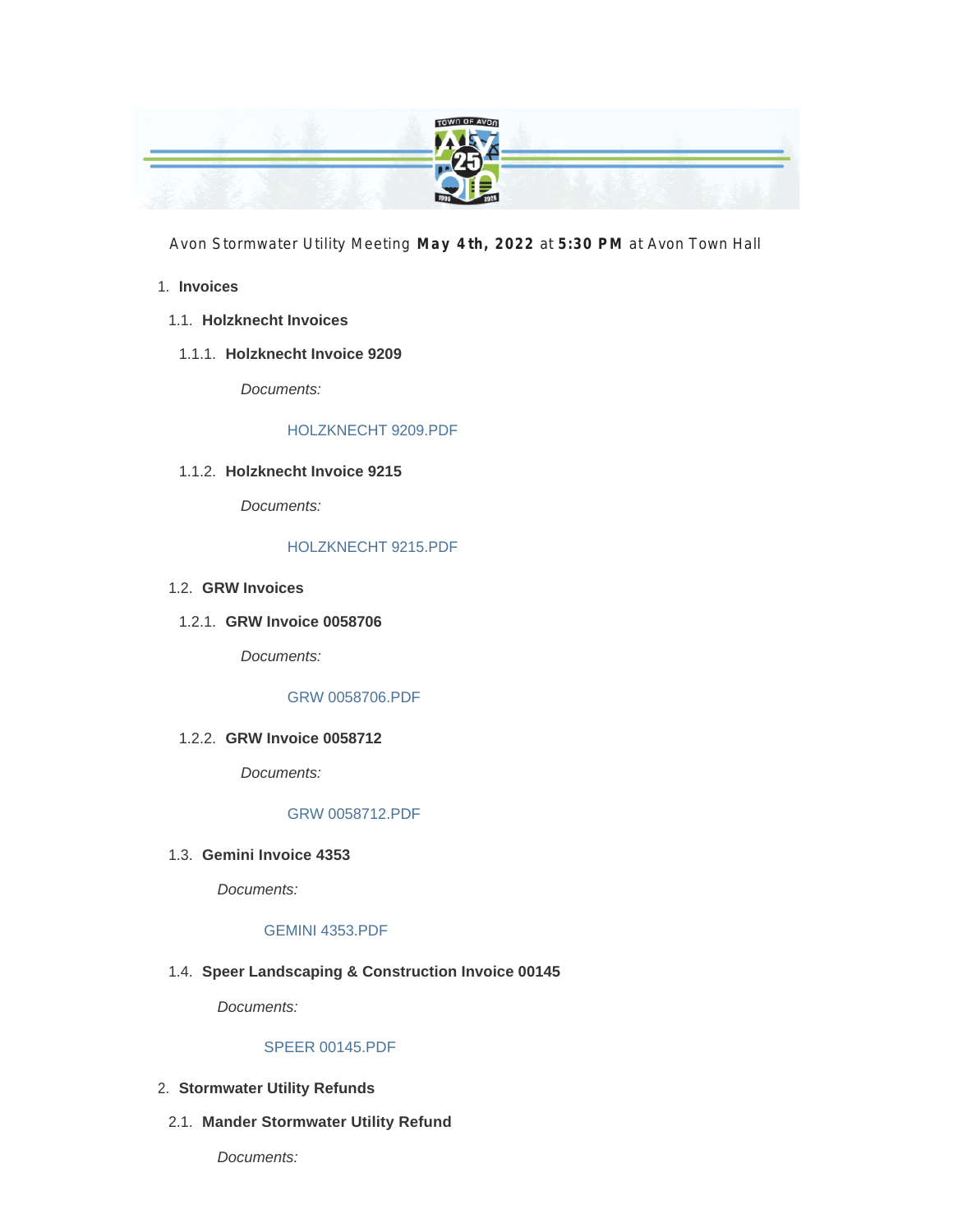#### MANDER 15951 REFUND.PDF

**Rodgers Stormwater Utility Refund** 2.2.

*Documents:*

#### RODGERS 16558 REFUND.PDF

**Villanueva Stormwater Utility Refund** 2.3.

*Documents:*

#### VILLANUEVA 13003 REFUND.PDF

**Dotlitch Stormwater Utility Refund** 2.4.

*Documents:*

#### DOTLITCH 13640 REFUND.PDF

Anyone who requires an auxiliary aid or service for effective communication, or a modification of policies or procedures to participate in a program, service, or activity of Town of Avon, should contact the Town Administrative Offices as soon as possible but no later than 48 hours before the scheduled event.

"*Avon is a safe, vibrant community for active families and thriving businesses."* Avon Town Hall **|** 6570 East US Highway 36 **|** Avon, IN 46123 **|** 317-272-0948 **|** avongov.org **|** Next Meeting: 06/01/2022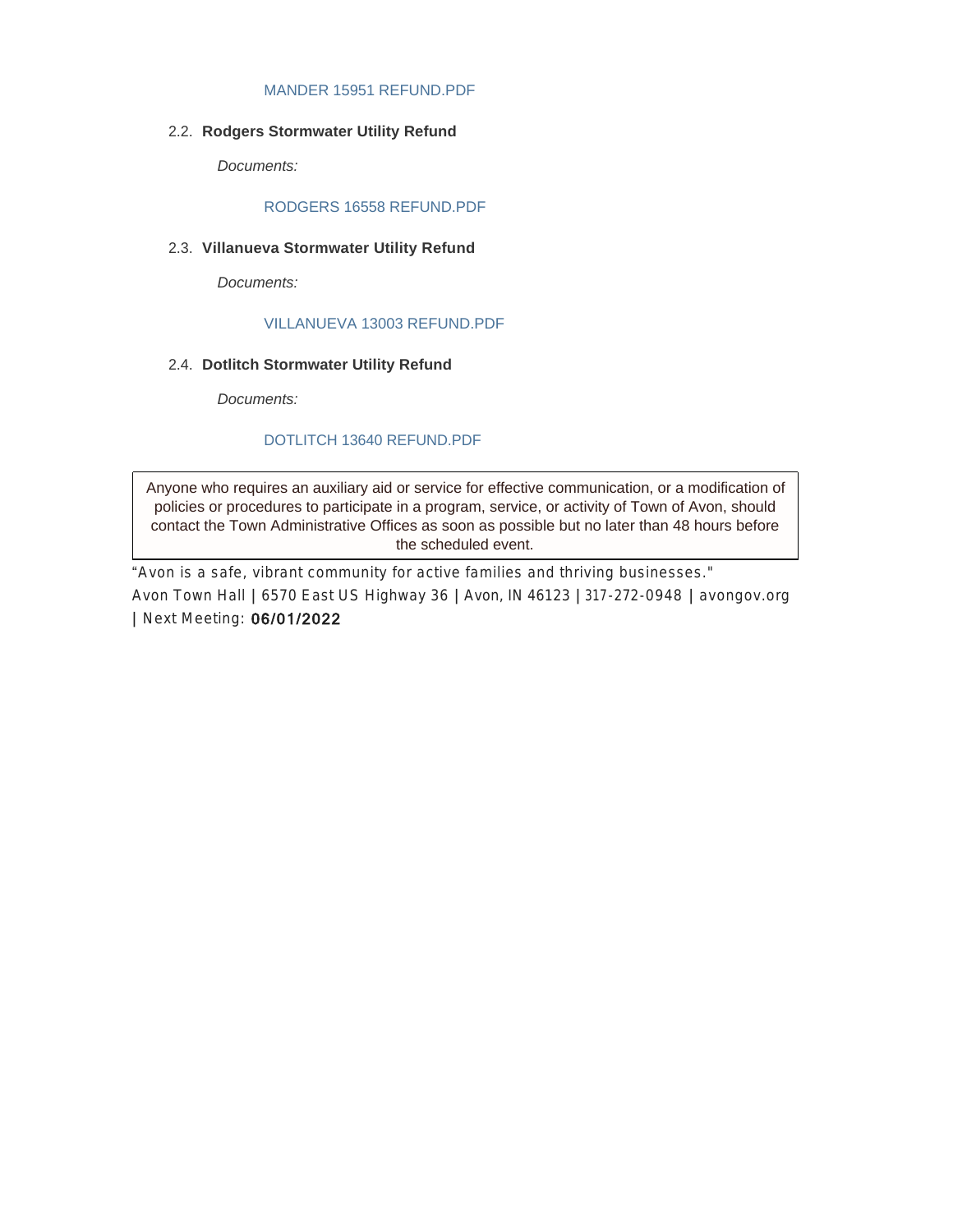

P.O. BOX 536 Plainfield, IN 46168

# Invoice



**ATTN: Accounts Payable** Town of Avon 6570 F US 36<br>Avon, IN 46123

**P.O. No.** 

|                                                                                                                                                                      | <b>Description</b> | Serviced                               | Amount               |
|----------------------------------------------------------------------------------------------------------------------------------------------------------------------|--------------------|----------------------------------------|----------------------|
| CR 625 SOUTH OF 36REPAIRED SINK HOLE ON THE NORTH BOUND LANE.<br>DUG UP WHERE HOLE WAS AND REPAIRED AREA WITH FLOWABLE FILL<br>AND PATCHED THE ROAD WITH HOT ASPHALT |                    | 4/11/2022                              | 4,554.25             |
| Tom Holzknecht                                                                                                                                                       |                    | Total                                  | \$4,554.25           |
| 317-716-7353                                                                                                                                                         |                    | Payments/Credits<br><b>Balance Due</b> | \$0.00<br>\$4,554.25 |
|                                                                                                                                                                      | E-mail             |                                        |                      |

tholzknecht68@gmail.com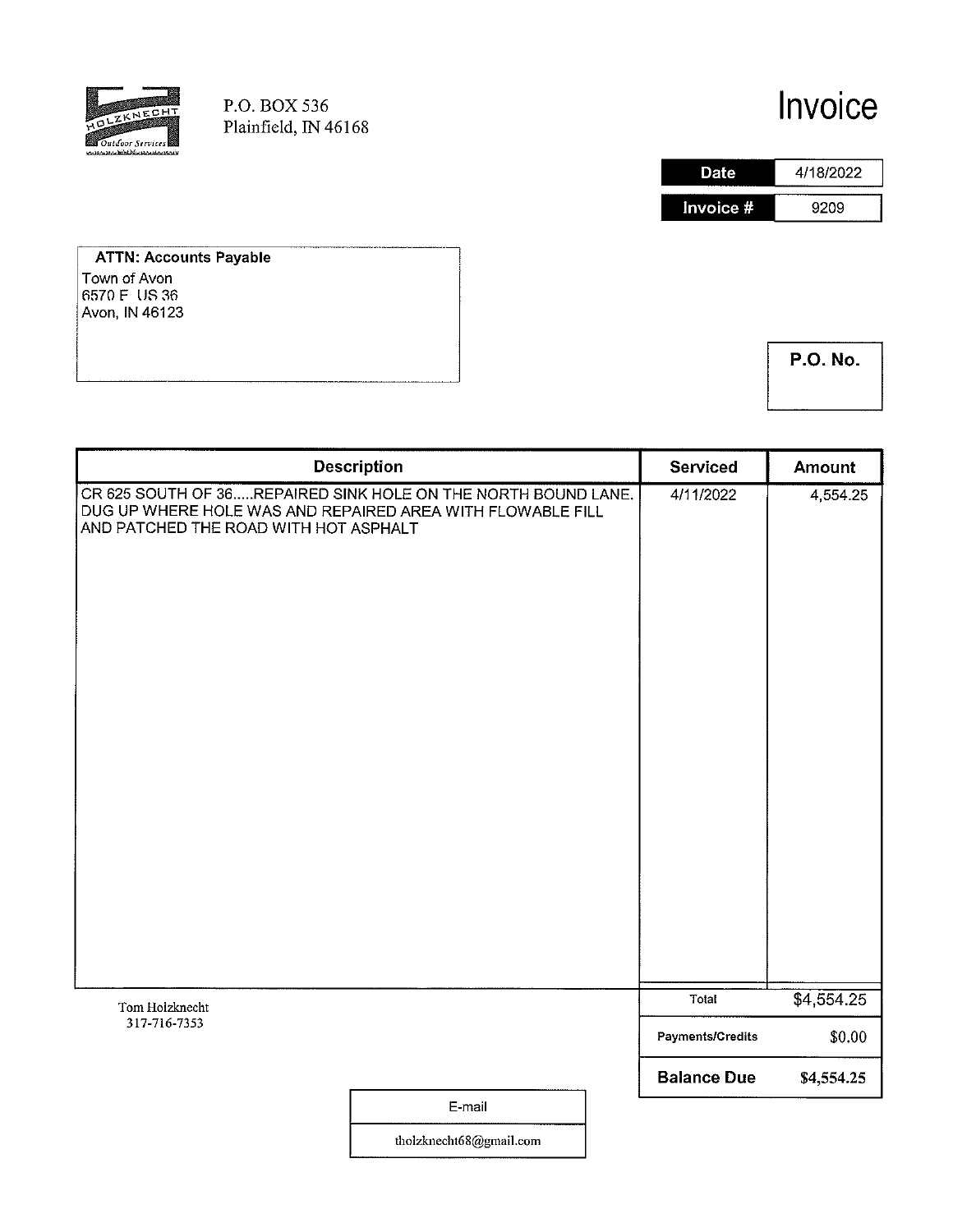

P.O. BOX 536 Plainfield, IN 46168

# Invoice

| Date      | 4/25/2022 |
|-----------|-----------|
| Invoice # | 9215      |

#### ATTN: Accounts Payable Town of Avon 6570 E. US 36

Avon, IN 46123

P.O. No.

|                                                                                                | <b>Description</b> | <b>Serviced</b>         | <b>Amount</b> |
|------------------------------------------------------------------------------------------------|--------------------|-------------------------|---------------|
| 421 AUSTIN DRRESET AND COATED CHIMNEY ON FIRST INLET. FILLED<br><b>VOIDS AND SEALED BEHIVE</b> |                    | 4/22/2022               | 750.00        |
|                                                                                                |                    | Total                   | \$750.00      |
| Tom Holzknecht<br>317-716-7353                                                                 |                    |                         |               |
|                                                                                                |                    | <b>Payments/Credits</b> | \$0.00        |
|                                                                                                |                    | <b>Balance Due</b>      | \$750.00      |
|                                                                                                | E-mail             |                         |               |

tholzknecht68@gmail.com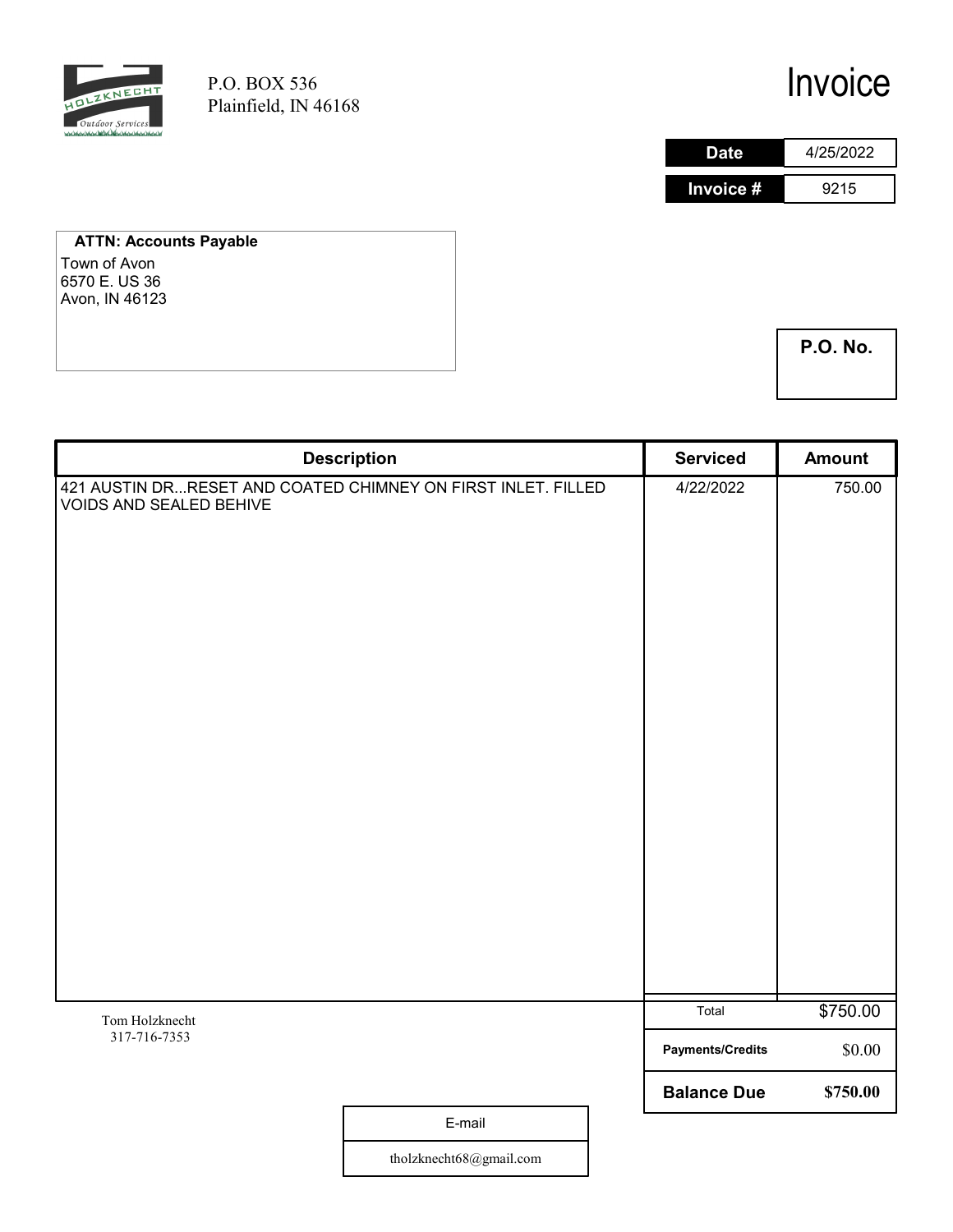

# GRW | engineering | architecture | geospatial<br>
801 Corporate Drive | Lexington, KY 40503<br>
859.223.3999 | www.grwinc.com

| Town of Avon<br>Mr. Ryan Cannon, Town Manager<br>6570 E. US Highway 36<br>Avon, IN 46123                                     |                                                                              |                                        |                                    | March 31, 2022<br>Project No:<br>Invoice No: | 04706-03<br>0058706             |            |
|------------------------------------------------------------------------------------------------------------------------------|------------------------------------------------------------------------------|----------------------------------------|------------------------------------|----------------------------------------------|---------------------------------|------------|
| Project<br>Professional Services from February 20, 2022 to March 19, 2022<br><b>Professional Personnel</b>                   | 04706-03                                                                     |                                        | Avon IN-2021 Stormwater Consulting |                                              |                                 |            |
|                                                                                                                              |                                                                              |                                        | <b>Hours</b>                       | Rate                                         | Amount                          |            |
| Engineer IV<br>Scott, lan                                                                                                    | Totals<br><b>Total Labor</b>                                                 |                                        | 1.50<br>1.50                       | 130.00                                       | 195.00<br>195.00                | 195.00     |
| <b>Consultants</b>                                                                                                           |                                                                              |                                        |                                    |                                              |                                 |            |
| Survey Consultant<br>2/28/2022                                                                                               | GRW Aerial Surveys, Feb2022 Avon IN Storm #30807<br><b>Total Consultants</b> |                                        |                                    |                                              | 3,650.00<br>3,650.00            | 3,650,00   |
| <b>Billing Limits</b>                                                                                                        |                                                                              |                                        | Current                            | Prior                                        | To-Date                         |            |
| <b>Total Billings</b><br>Limit<br>Remaining                                                                                  |                                                                              |                                        | 3,845.00                           | 91,144.75                                    | 94,989.75<br>95,000.00<br>10.25 |            |
|                                                                                                                              |                                                                              |                                        |                                    | <b>Total this Invoice</b>                    |                                 | \$3,845.00 |
| <b>Outstanding Invoices</b><br><b>Total</b><br>Billing Note:<br><b>Cobblestone Drainage Review</b><br>4th Quarter SW Billing | <b>Number</b><br>0058033<br>0058511                                          | <b>Date</b><br>11/30/2021<br>2/28/2022 | <b>Balance</b><br>5,712.50         | 3,362.50 -4/6 paid<br>2,350.00 - 4/6 paid    |                                 |            |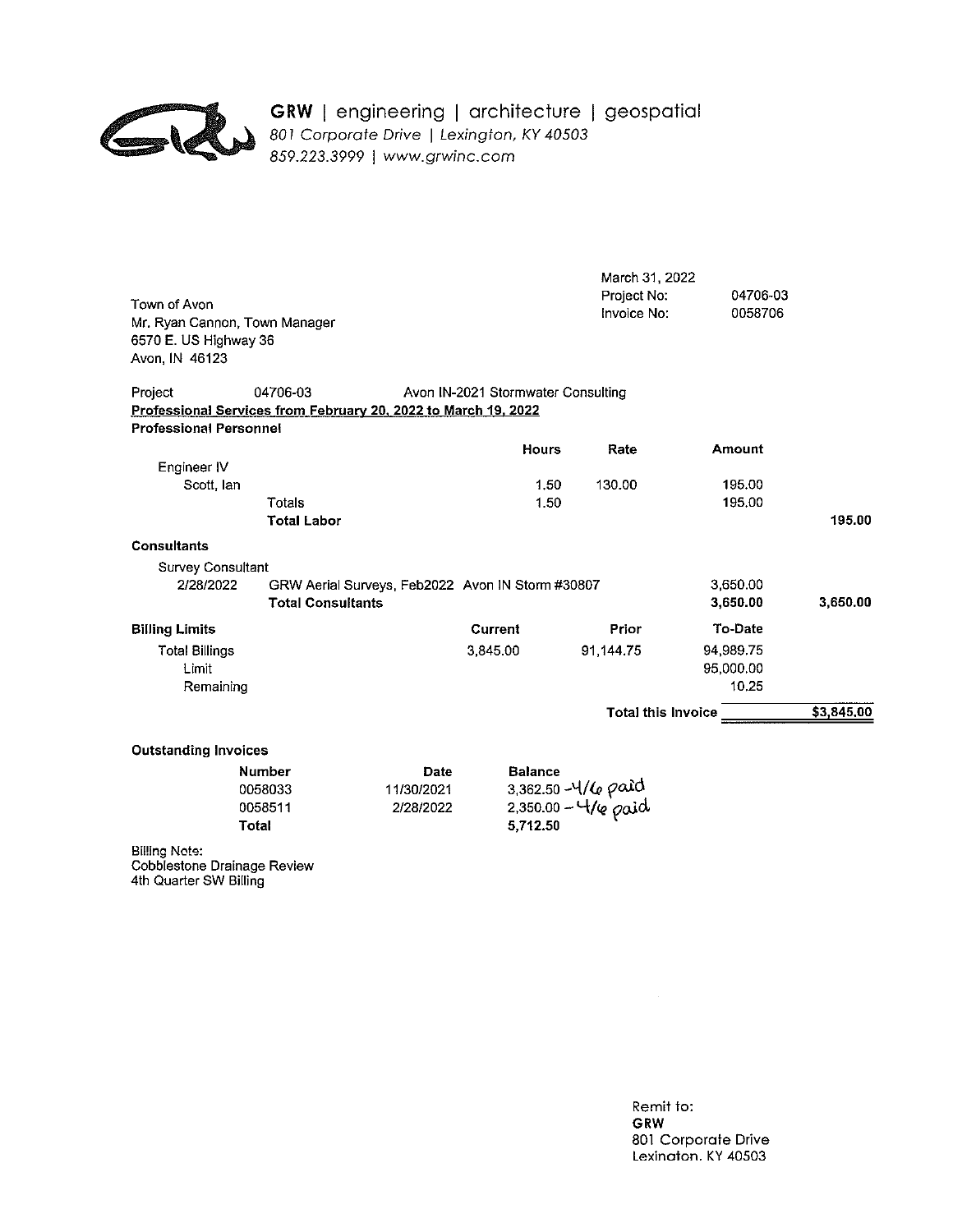

#### GRW | engineering | architecture | geospatial 801 Corporate Drive | Lexington, KY 40503 859.223.3999 | www.grwinc.com

| Town of Avon                                                   |                                              | March 31, 2022<br>Project No: | 04706-04   |            |
|----------------------------------------------------------------|----------------------------------------------|-------------------------------|------------|------------|
| Mr. Ryan Cannon, Town Manager<br>6570 E. US Highway 36         |                                              | Invoice No:                   | 0058712    |            |
| Avon, IN 46123                                                 |                                              |                               |            |            |
| 04706-04<br>Project                                            | Avon IN-2022 Stormwater Consulting           |                               |            |            |
| Professional Services from February 20, 2022 to March 19, 2022 |                                              |                               |            |            |
| <b>Professional Personnel</b>                                  |                                              |                               |            |            |
|                                                                | <b>Hours</b>                                 | Rate                          | Amount     |            |
| Engineer VI                                                    |                                              |                               |            |            |
| White, Alex                                                    | 15.50                                        | 175.00                        | 2,712.50   |            |
| Engineer II                                                    |                                              | 125.00                        | 2,312.50   |            |
| Scott, lan<br>Designer/Technician II                           | 18.50                                        |                               |            |            |
| Rowley, Aaron                                                  | 1.50                                         | 85.00                         | 127.50     |            |
| Designer/Technician V                                          |                                              |                               |            |            |
| Johnson, Jay                                                   | 7.75                                         | 115.00                        | 891.25     |            |
| Totals                                                         | 43.25                                        |                               | 6,043.75   |            |
| <b>Total Labor</b>                                             |                                              |                               |            | 6,043.75   |
| <b>Reimbursable Expenses</b>                                   |                                              |                               |            |            |
| Search and Exam Fee                                            |                                              |                               |            |            |
| 12/23/2021<br>Meridian Title Corporation                       | <b>Edward Muncy</b>                          |                               | 350.00     |            |
| Meridian Title Corporation<br>12/29/2021                       | Celestial Church of Christ<br>Indiana Parish |                               | 450.00     |            |
| <b>Total Reimbursables</b>                                     |                                              |                               | 800.00     | 800.00     |
| <b>Billing Limits</b>                                          | Current                                      | Prior                         | To-Date    |            |
| <b>Total Billings</b>                                          | 6,843.75                                     | 0.00                          | 6,843.75   |            |
| Limit                                                          |                                              |                               | 188,000.00 |            |
| Remaining                                                      |                                              |                               | 181,156.25 |            |
|                                                                |                                              | Total this Invoice            |            | \$6,843.75 |

**Billing Note:** Cobblestone Drainage Review (Utility Coordination)<br>Austin Lakes/Pines of Avon Inv. Data Collection.<br>1st Quarter SW Billing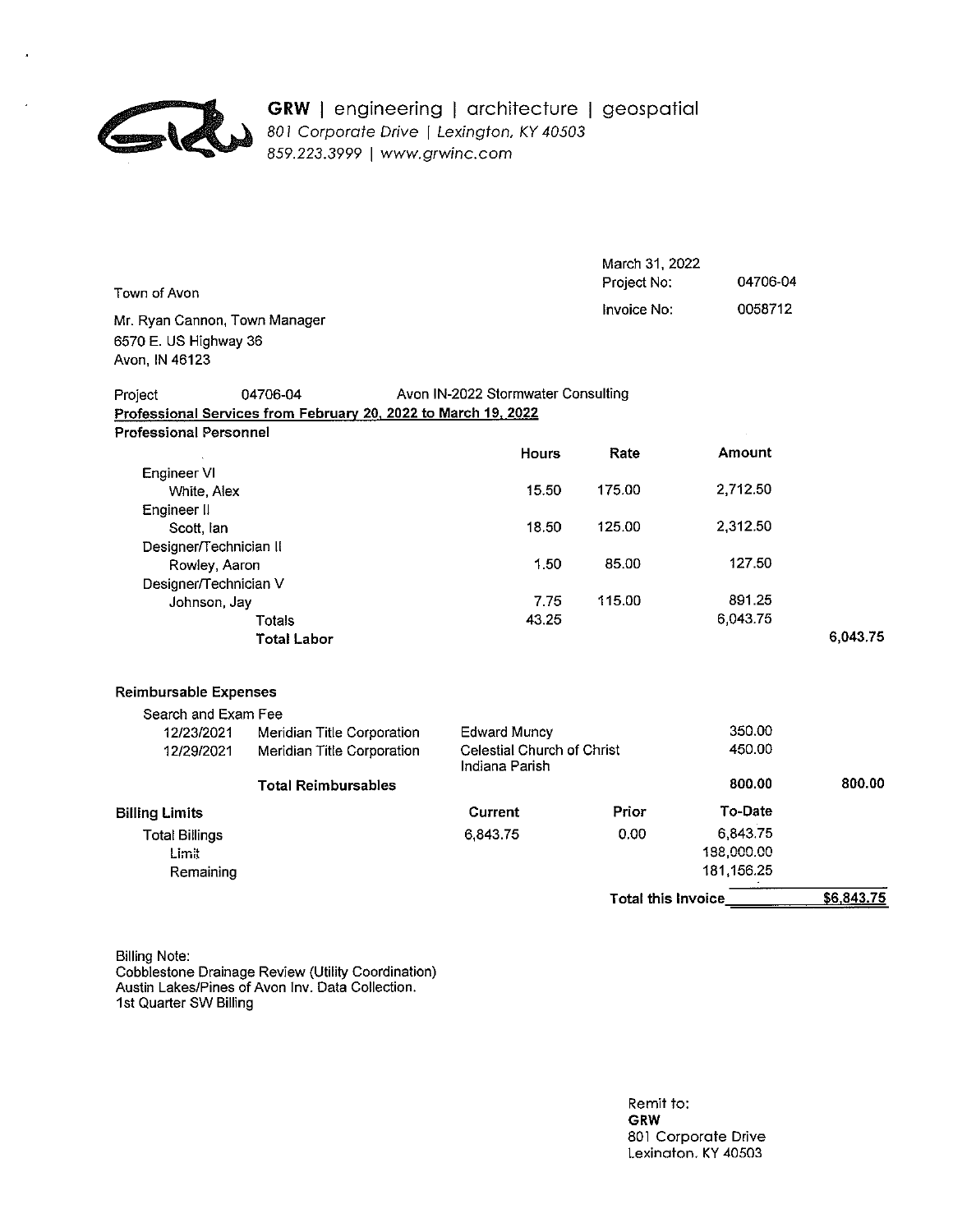Meridian Title Corporation<br>202 S. Michigan St., Suite 300<br>South Bend, IN 46601 574-232-5845

 $\tilde{\mathbf{z}}$ 

# Invoice

Date: 12/29/2021 **Number: 250028** 

## Mike Bishop, GRW Engineers, Inc.<br>7112 Waldemar Dr. Indianapolis, IN 46268

| File Number | Transactee                                                                                                                        | Client's File # | <b>Class/Description</b>                                              | Memo                            |       | <b>Amount</b> |
|-------------|-----------------------------------------------------------------------------------------------------------------------------------|-----------------|-----------------------------------------------------------------------|---------------------------------|-------|---------------|
| 21-48467    | Celestial Church of<br>Christ Indiana Parish<br>U S A Inc. an Indiana<br>nonprofit corporation                                    |                 | Search and Exam Fee                                                   | 63 Avon Parkway, Avon, IN 46123 |       | \$450.00      |
|             |                                                                                                                                   |                 |                                                                       |                                 | Total | \$450.00      |
|             |                                                                                                                                   |                 | Note: Due to the passage of SEA 370 (P.L. 80-2013) rates and fees are | Total Due                       |       | \$450.00      |
|             | subject to change from current existing charges for transactions<br>involving Indiana properties closed on or after July 1, 2013. |                 |                                                                       |                                 |       |               |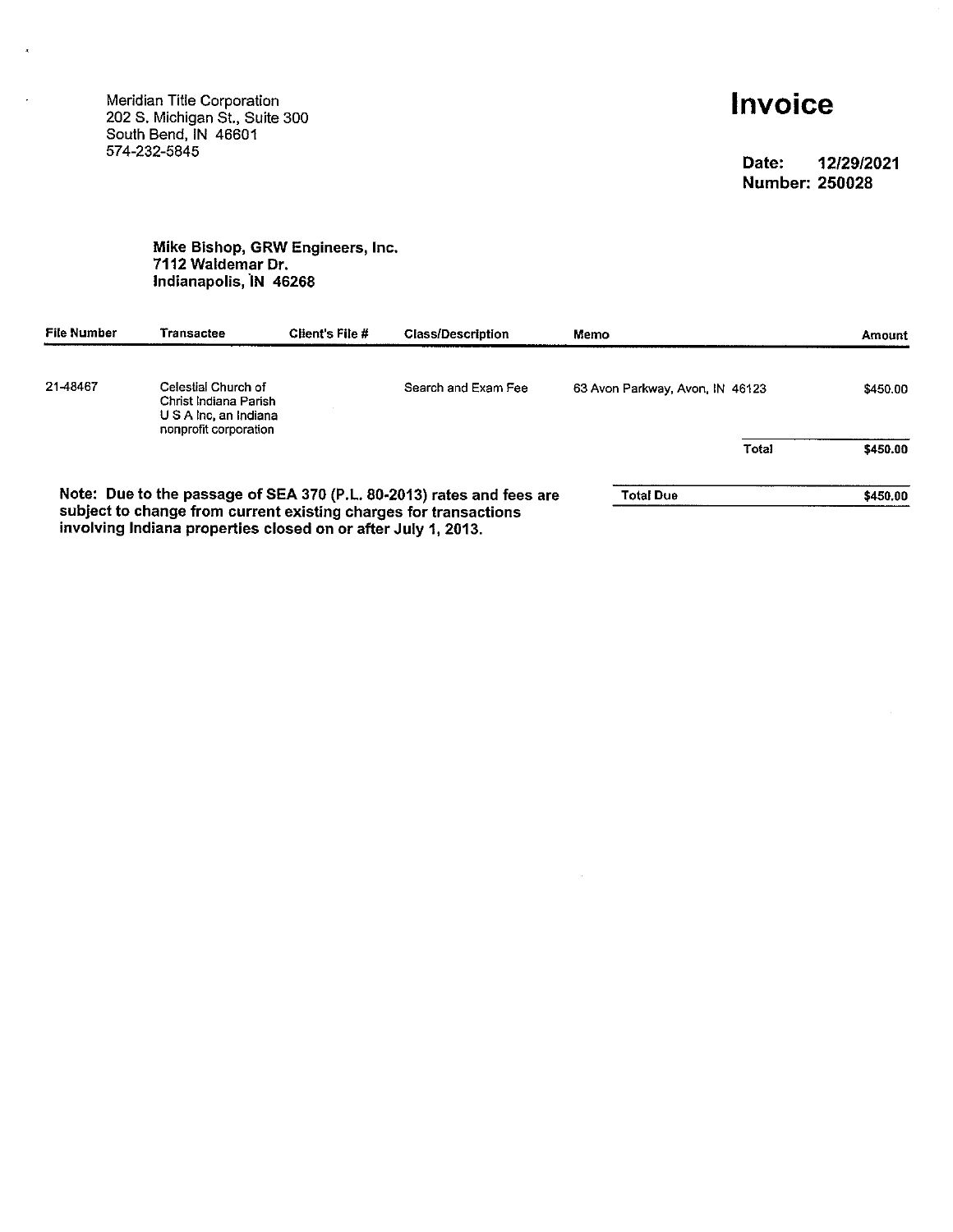Meridian Title Corporation<br>202 S. Michigan St., Suite 300<br>South Bend, IN 46601<br>574-232-5845

 $\epsilon$ 

l,

# Invoice

Date: 12/23/2021 **Number: 249826** 

 $\alpha = 1.5$  ,  $\alpha$ 

#### Mike Bishop, GRW Engineers, Inc. 7112 Waldemar Dr. Indianapolis, IN 46268

 $\bar{z}$ 

| File Number | l ransactee                                                   | Client's File # | <b>Class/Description</b>                                              | Memo     |                                       |       | <b>Amount</b> |
|-------------|---------------------------------------------------------------|-----------------|-----------------------------------------------------------------------|----------|---------------------------------------|-------|---------------|
| 21-48466    | Muncy, Edward                                                 |                 | Search and Exam Fee                                                   | IN 46123 | Vacant Land East US Highway 36, Avon. |       | \$350.00      |
|             |                                                               |                 |                                                                       |          |                                       | Total | \$350.00      |
|             |                                                               |                 | Note: Due to the passage of SEA 370 (P.L. 80-2013) rates and fees are |          | <b>Total Due</b>                      |       | \$350.00      |
|             | involving Indiana properties closed on or after July 1, 2013. |                 | subject to change from current existing charges for transactions      |          |                                       |       |               |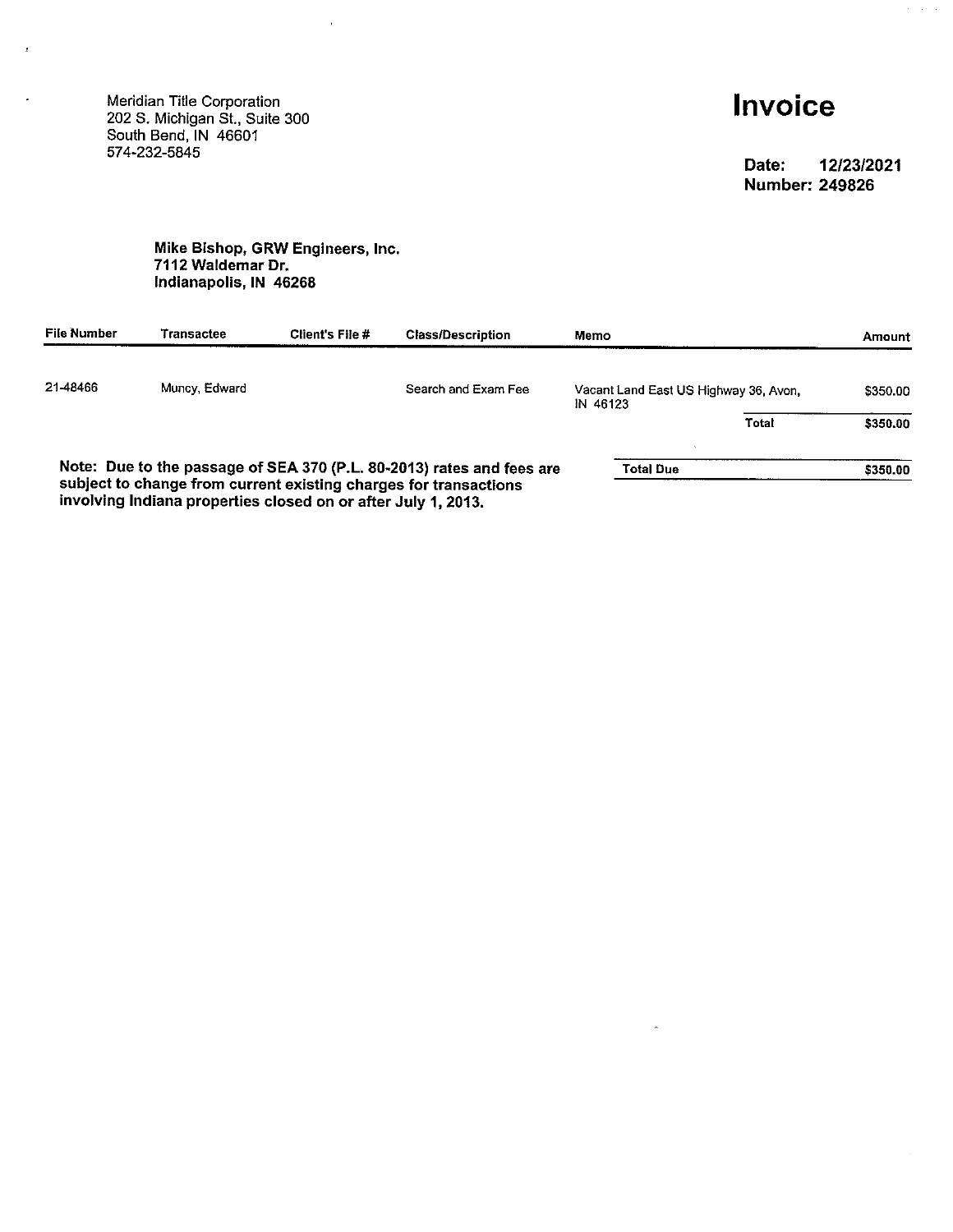

# Invoice

P.O. No.

Date Invoice  $#$ 4/19/2022 4353

## **Gemini Technology Solutions**

### **PO Box 999 Evansville, IN 47706-0999**

| Terms         |  |
|---------------|--|
| <b>Net 30</b> |  |
|               |  |

| Bill To                                 | Ship To |        |
|-----------------------------------------|---------|--------|
| Town of Avon<br>6570 East US Highway 36 |         | Terms  |
| Avon, IN 46123                          |         | Net 30 |
|                                         |         |        |
|                                         |         |        |

| Quantity     | Description                                                                                                                                                                                                                        | Rate                                                       | Amount                                                            |
|--------------|------------------------------------------------------------------------------------------------------------------------------------------------------------------------------------------------------------------------------------|------------------------------------------------------------|-------------------------------------------------------------------|
|              | 3   Monthly Support Fee<br>6,760   Fee per Bill Mailed<br>3,604 Mulitple Pages<br>172 Email Statements<br>328   Call Center Support Services Jan/Feb/Mar 2022<br>3 Customer Database Access (2 users/ \$75 per month)<br>Sales Tax | 100.00<br>1.345<br>0.20<br>0.25<br>1.75<br>150.00<br>7.00% | 300.00<br>9,092.20<br>720.80<br>43.00<br>574.00<br>450.00<br>0.00 |
|              | Please make checks payable to Gemini Technology Solutions                                                                                                                                                                          | <b>Total</b>                                               | \$11,180.00                                                       |
| 812-759-8288 | info@geminitechnologysolutions.com                                                                                                                                                                                                 | <b>Payments/Credits</b>                                    | \$0.00                                                            |
|              |                                                                                                                                                                                                                                    | <b>Balance Due</b>                                         | \$11,180.00                                                       |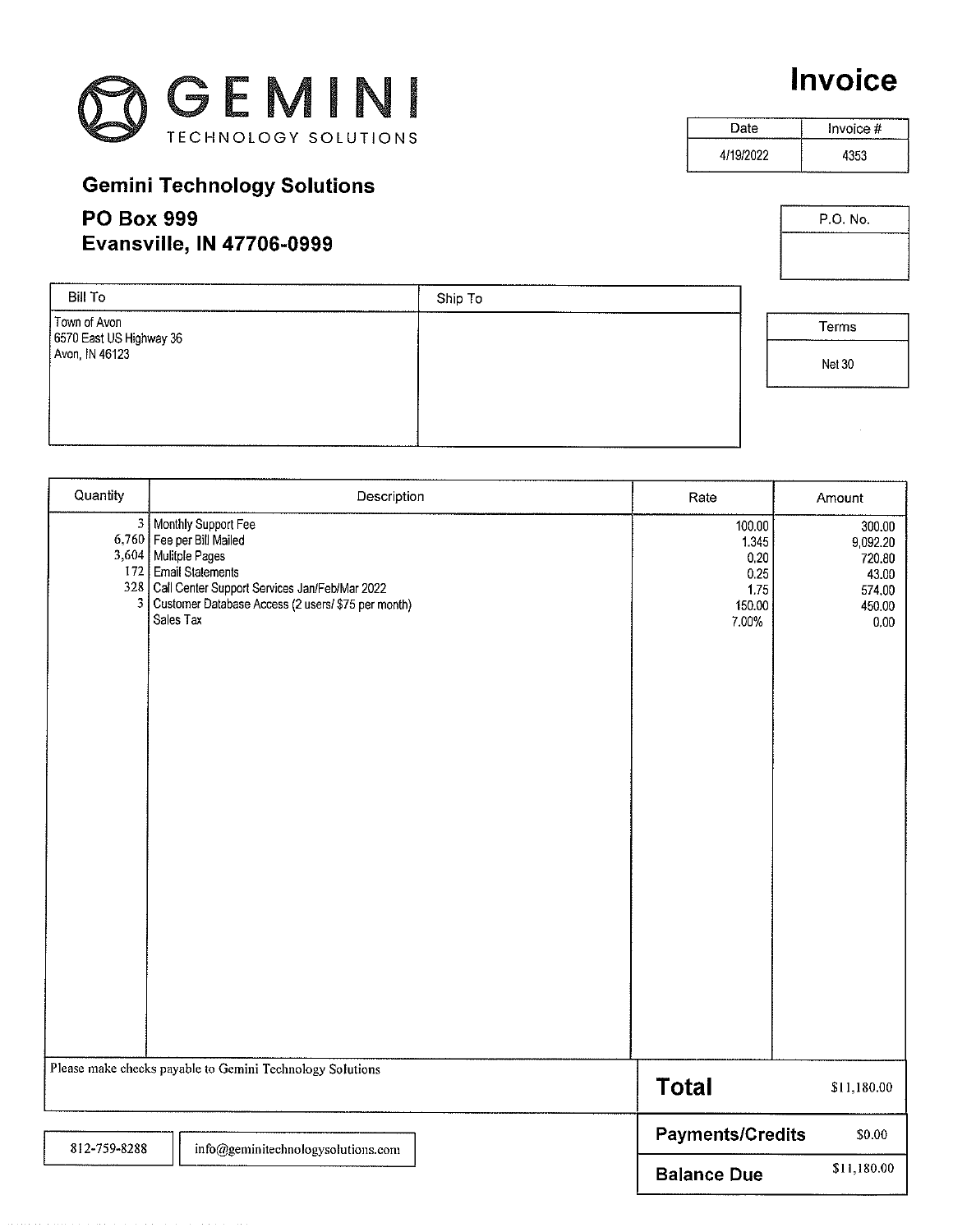#### Speer Landscaping & Construction

Matthew Speer - Owner/Operator 11537 N CR 800 West Monrovia, IN 46157 317.445.4338 slcindy@outlook.com

Description

# Invoice

Amount

Invoice #: 00145 Date: 5/1/2022

| Deer x 2                                                                                                                                                                                                                                                                                                                                                                                                                                                                                                                                 | \$600.00    |
|------------------------------------------------------------------------------------------------------------------------------------------------------------------------------------------------------------------------------------------------------------------------------------------------------------------------------------------------------------------------------------------------------------------------------------------------------------------------------------------------------------------------------------------|-------------|
| Town of Avon roadside mowing                                                                                                                                                                                                                                                                                                                                                                                                                                                                                                             | \$15,000.00 |
| Salt barn x4                                                                                                                                                                                                                                                                                                                                                                                                                                                                                                                             | \$1,400.00  |
| Shell field and house                                                                                                                                                                                                                                                                                                                                                                                                                                                                                                                    | \$200.00    |
| 25S @267 roundabout & walking paths x4                                                                                                                                                                                                                                                                                                                                                                                                                                                                                                   | \$400.00    |
| Ronald Reagan medians & walking paths                                                                                                                                                                                                                                                                                                                                                                                                                                                                                                    | \$3,600.00  |
| Emergency drain clearing 900E                                                                                                                                                                                                                                                                                                                                                                                                                                                                                                            | \$400.00    |
| Stairs & ramp removal 200 N @ Dan Jones                                                                                                                                                                                                                                                                                                                                                                                                                                                                                                  | \$750.00    |
| Trash removal Dan Jones & 267 x2                                                                                                                                                                                                                                                                                                                                                                                                                                                                                                         | \$1,000.00  |
| Tree removal Post Cliff Rd. walking path                                                                                                                                                                                                                                                                                                                                                                                                                                                                                                 | \$200.00    |
| Heavy trash day                                                                                                                                                                                                                                                                                                                                                                                                                                                                                                                          | \$1,200.00  |
| Potholes/Shoulder repair: 900S @ Yvette, 267 @ 100 N, 900E @ Angelina Way, 900E<br>@ Eden Gate, Gaylen Dr. @ 267 (Frost Bite entrance), 7622 Gold Coin, 7675 Gold Coin,<br>Gaylen Dr @ US 36 (Crew carwash), Dan Jones @ 100 N roundabout, Raceway @ US 36<br>CSX Bridge, 100 N Raceway to Dan Jones, Bluewood Way (Settlement) 300 S to Liatris,<br>900 E North of Dylan Dr, 7827 White Pine Dr, CR 625 E south of US 36 & Ginger Dr @ CR<br>625 E, CR 625 E north of Bentbrook, CR 625 E @ WCCD, Watercrest Way north of Austin<br>dr. | \$6,782.00  |

**Additional Notes** 

| Ş<br>Subtotal    | HT ' HT NAT LIKE ' TRA DIA HT OPER RADIAL ANTO ' OF THE OFFICE AND RADIAL ARRANGED TO A MORAL OF NEW ARREST ARE THE<br>\$31,532.00 |
|------------------|------------------------------------------------------------------------------------------------------------------------------------|
|                  |                                                                                                                                    |
| <b>Total Due</b> | \$31,532.00                                                                                                                        |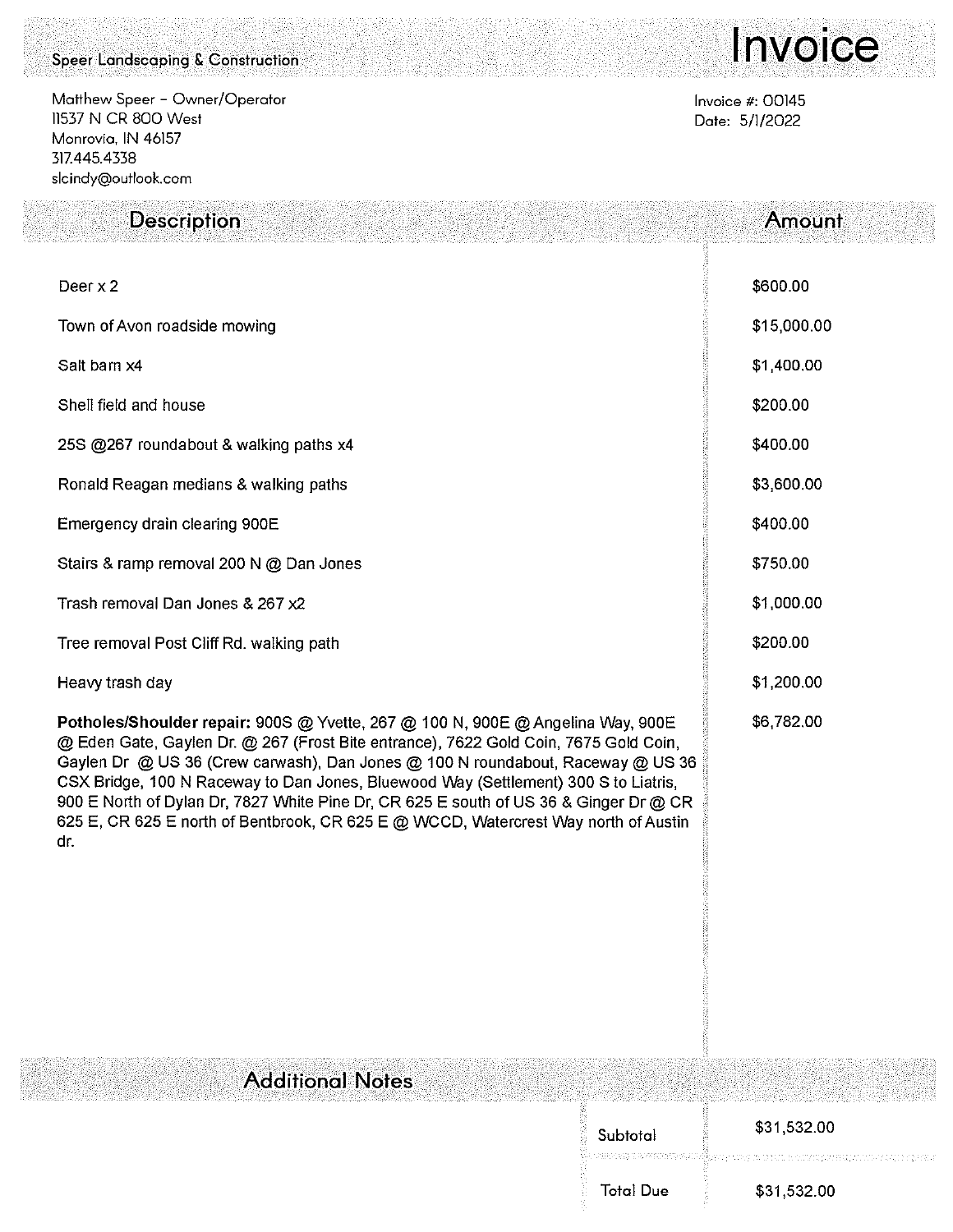

Please fill out the form completely. All statements and receipts should be attached to the form and emailed to bporter@avongov.org

|                                    | Dates of Billing 10/01/2021 - future billings                       |
|------------------------------------|---------------------------------------------------------------------|
|                                    | Name on Bill Sardul Mander                                          |
|                                    | Account No. 15951 2008                                              |
|                                    |                                                                     |
|                                    |                                                                     |
|                                    |                                                                     |
| Send Check to (Name) Sardul Mander |                                                                     |
|                                    | Address Line 1 31984 Oak Wood Circle                                |
| Address Line 2                     |                                                                     |
|                                    | City/State/Zip Yucaipa, CA 92399                                    |
| Brief Description of Issue         | Paid utility in advance and then moved. Needs a refund for overage. |
| Amount to Refund \$150.00          |                                                                     |
|                                    |                                                                     |
|                                    | <b>Clerk-Treasurer Use Only</b>                                     |
|                                    |                                                                     |
| Appropriation                      |                                                                     |
|                                    |                                                                     |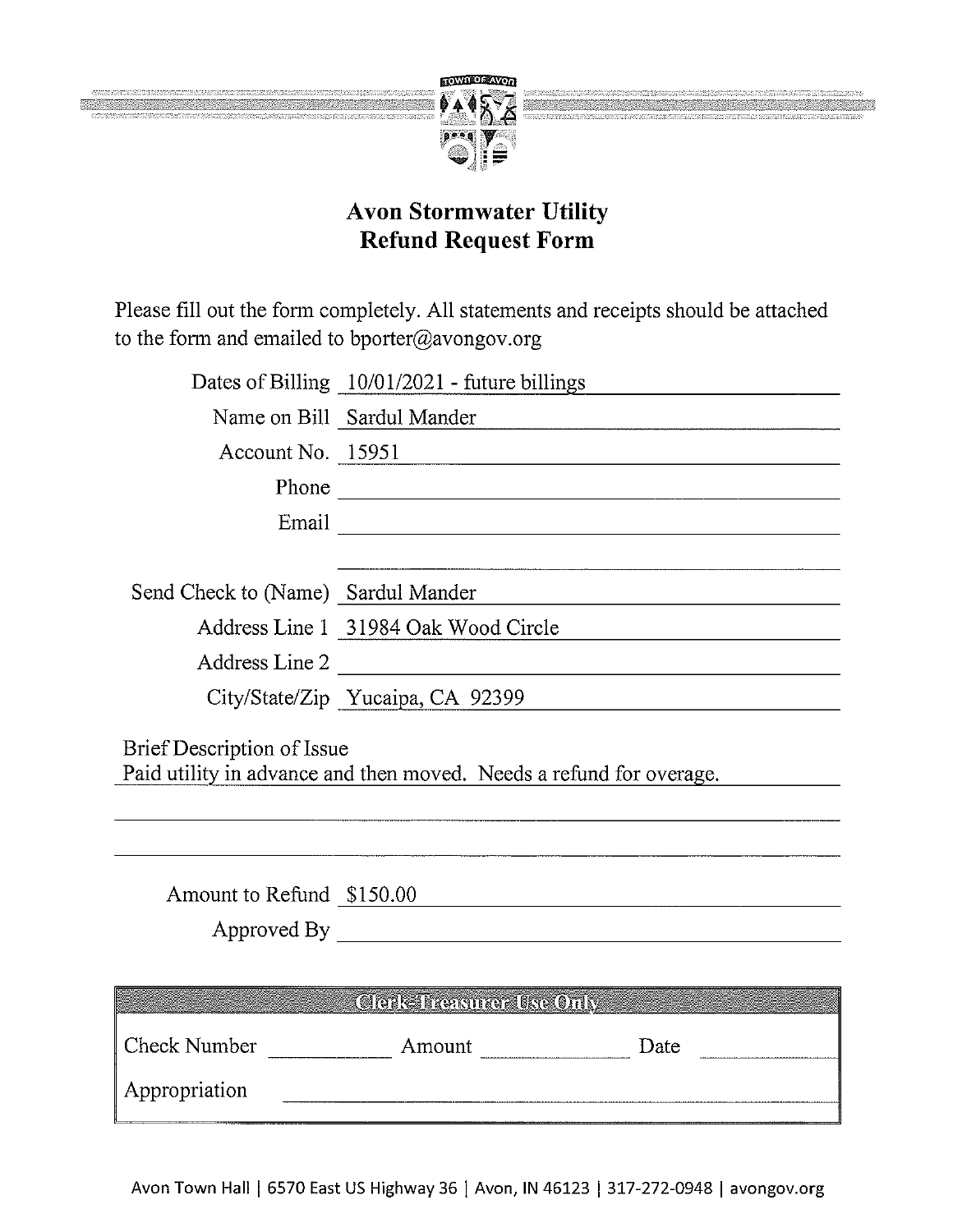

Please fill out the form completely. All statements and receipts should be attached to the form and emailed to bporter@avongov.org

|                                   | Dates of Billing $10/01/2021 - 12/01/2021$                          |
|-----------------------------------|---------------------------------------------------------------------|
|                                   | Name on Bill Dane Rodgers                                           |
|                                   | Account No. 16558                                                   |
|                                   | Phone                                                               |
|                                   |                                                                     |
|                                   |                                                                     |
| Send Check to (Name) Dane Rodgers |                                                                     |
|                                   | Address Line 1 3991 E County Road 200 S                             |
|                                   | Address Line 2                                                      |
|                                   | City/State/Zip Danville, IN 46122                                   |
| Brief Description of Issue        | Moved from residence located at 7841 Tamarack Place, Avon, IN 46123 |
|                                   |                                                                     |
| Amount to Refund \$18.00          |                                                                     |
|                                   |                                                                     |
|                                   | <b>Clerk-Treasurer Use Only</b>                                     |
|                                   | Date                                                                |
| Appropriation                     |                                                                     |
|                                   |                                                                     |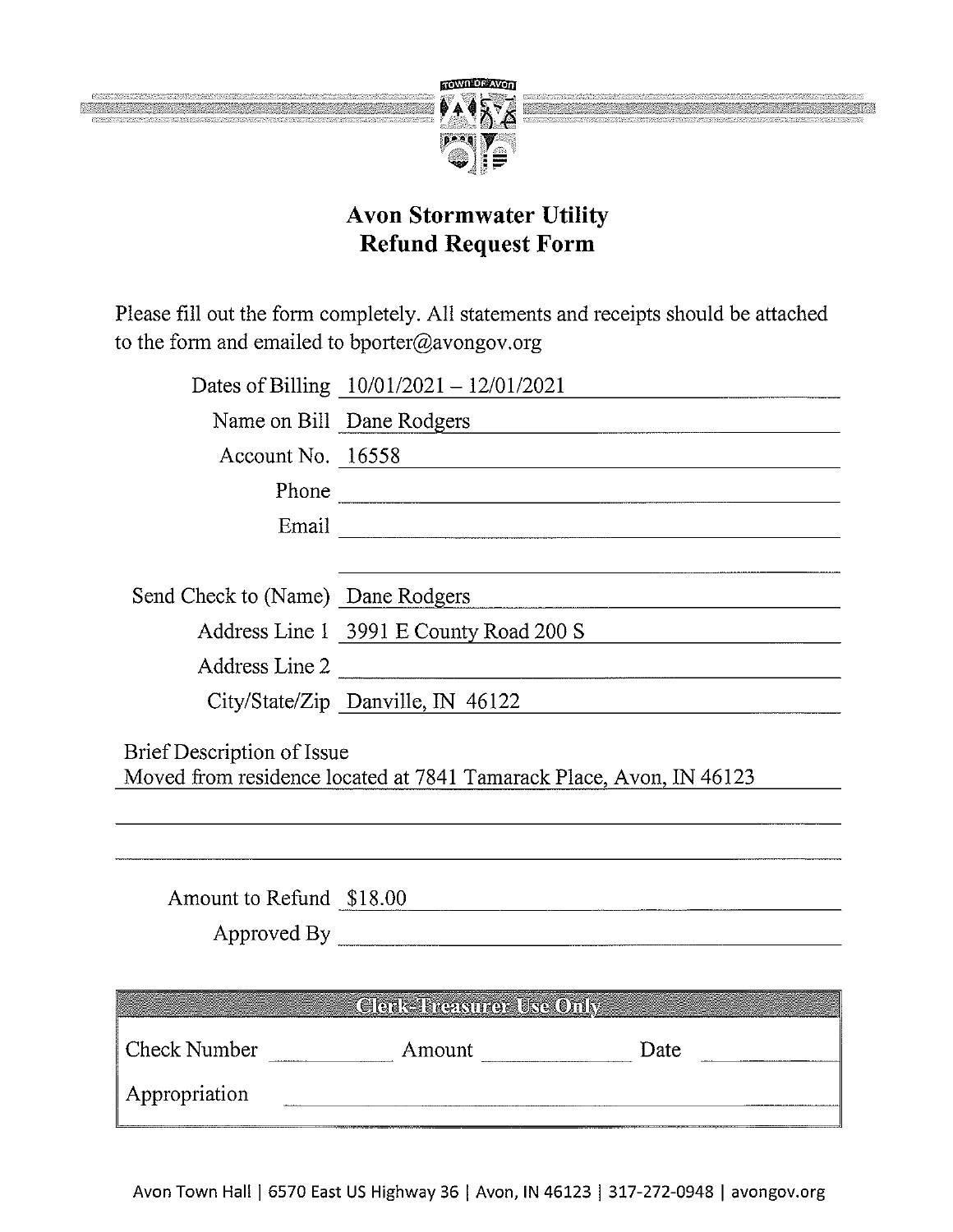

Please fill out the form completely. All statements and receipts should be attached to the form and emailed to bporter@avongov.org

|                                           | Dates of Billing 04/01/2021 - 09/01/2021                                                                             |      |
|-------------------------------------------|----------------------------------------------------------------------------------------------------------------------|------|
|                                           | Name on Bill Marland & Tanya Villanueva                                                                              |      |
|                                           | Account No. 13003                                                                                                    |      |
|                                           | Phone                                                                                                                |      |
|                                           |                                                                                                                      |      |
|                                           |                                                                                                                      |      |
|                                           | Send Check to (Name) Marland & Tanya Villanueva                                                                      |      |
|                                           | Address Line 1 1892 Water Oak Ct                                                                                     |      |
| Address Line 2                            | <u> 1989 - Johann John Stein, mars and de British and de British and de British and de British and de British an</u> |      |
|                                           | City/State/Zip Avon, IN 46123                                                                                        |      |
| Brief Description of Issue<br>Overpayment |                                                                                                                      |      |
|                                           |                                                                                                                      |      |
| Amount to Refund \$36.00                  |                                                                                                                      |      |
|                                           | Approved By <u>Approved By</u>                                                                                       |      |
|                                           |                                                                                                                      |      |
|                                           | <b>Clerk-Treasurer Use Only</b>                                                                                      |      |
| Check Number                              | Amount                                                                                                               | Date |

Appropriation